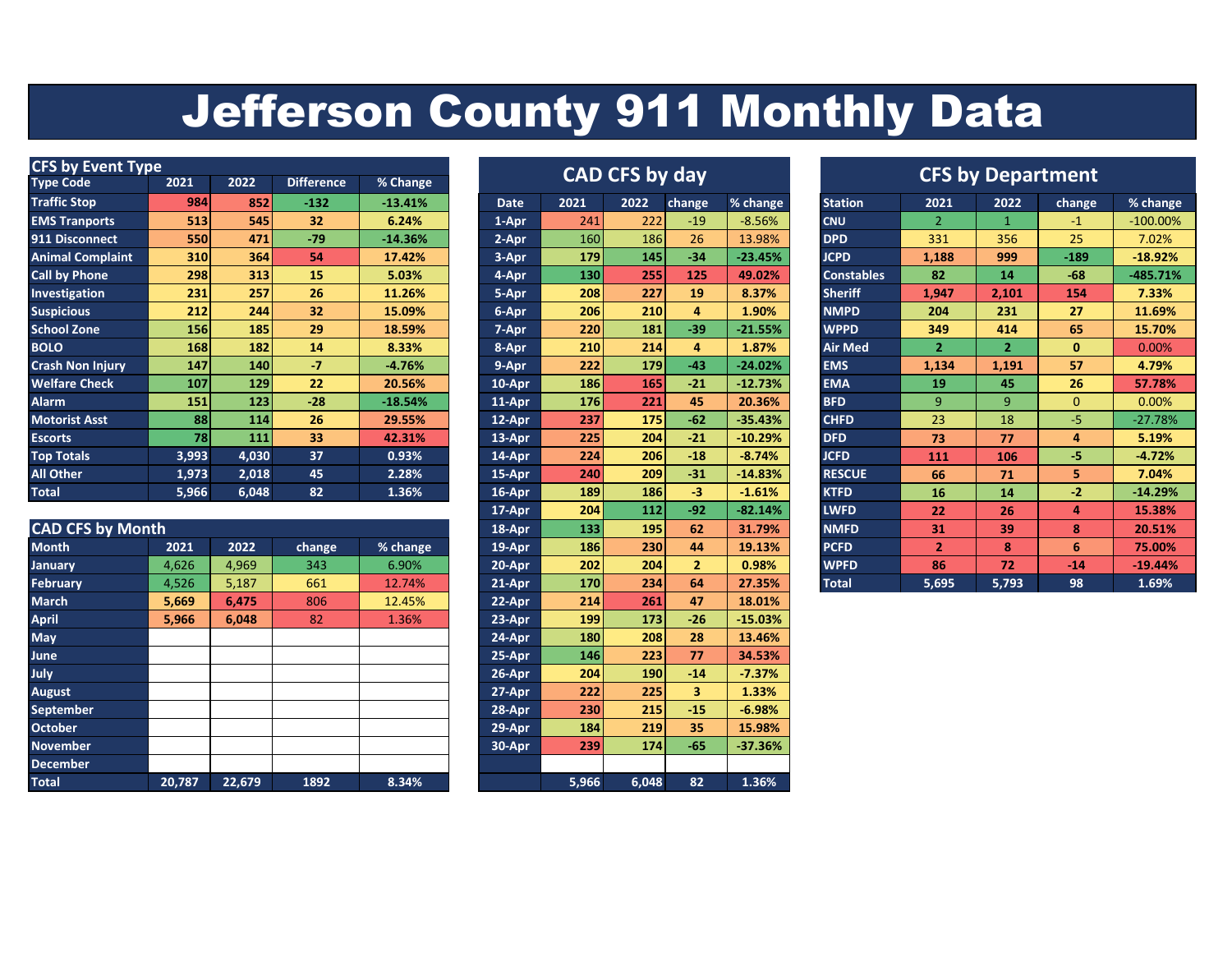| <b>Call Volume</b>                         |                                       |        |        |          |             | 911 Call Volume<br><b>Admin Call Volume</b> |       |        |           |             |        |           |        |           |
|--------------------------------------------|---------------------------------------|--------|--------|----------|-------------|---------------------------------------------|-------|--------|-----------|-------------|--------|-----------|--------|-----------|
|                                            | 2021                                  | 2022   | change | % change | <b>Date</b> | 2021                                        | 2022  | change | % change  | <b>Date</b> | 2021   | 2022      | change | % change  |
| $9 - 1 - 1$                                | 2.355                                 | 2.247  | $-108$ | $-4.81%$ | 1-Apr       | 69                                          | 85    | 16     | 18.82%    | 1-Apr       | 395    | 360       | $-35$  | $-9.72%$  |
| <b>Admin</b>                               | 9.794                                 | 9,195  | $-599$ | $-6.51%$ | 2-Apr       | 65                                          | 89    | 24     | 26.97%    | 2-Apr       | 287    | 329       | 42     | 12.77%    |
| Text 9-1-1                                 | 6                                     | 53     | 47     | 88.68%   | 3-Apr       | 89                                          | 72    | $-17$  | $-23.61%$ | 3-Apr       | 259    | 250       | $-9$   | $-3.60%$  |
| Txfr's                                     | 169                                   | 161    | -8     | $-4.97%$ | 4-Apr       | 73                                          | 87    | 14     | 16.09%    | 4-Apr       | 209    | 381       | 172    | 45.14%    |
| <b>Total</b>                               | 12.155                                | 11.495 | $-660$ | $-5.74%$ | 5-Apr       | 100                                         | 80    | $-20$  | $-25.00%$ | 5-Apr       | 440    | 284       | $-156$ | $-54.93%$ |
|                                            | <b>Call Performance current Month</b> |        |        |          | 6-Apr       | 86                                          | 65    | $-21$  | $-32.31%$ | 6-Apr       | 353    | 386       | 33     | 8.55%     |
| 9-1-1: Answer 95% within 20 seconds        |                                       |        |        |          | 7-Apr       | 73                                          | 53    | $-20$  | $-37.74%$ | 7-Apr       | 324    | 347       | 23     | 6.63%     |
| <b>ADMIN: Answer 95% within 40 seconds</b> |                                       |        |        |          | 8-Apr       | 67                                          | 68    |        | 1.47%     | 8-Apr       | 347    | 326       | $-21$  | $-6.44%$  |
|                                            | 2022<br>2021                          |        | 9-Apr  | 73       | 77          | 4                                           | 5.19% | 9-Apr  | 406       | 267         | $-139$ | $-52.06%$ |        |           |
| $9 - 1 - 1$                                | 99.87%                                |        |        | 99.60%   | 10-Apr      | 87                                          | 65    | $-22$  | $-33.85%$ | 10-Apr      | 248    | 232       | $-16$  | $-6.90%$  |
| <b>ADMIN</b>                               | 99.97%                                |        |        | 99.61%   | 11-Apr      | 87                                          | 73    | $-14$  | $-19.18%$ | 11-Apr      | 302    | 347       | 45     | 12.97%    |
|                                            |                                       |        |        |          |             |                                             |       |        |           |             |        |           |        |           |



|                        | <b>Call Volume</b>   |        |                       |             |       | 911 Call Volume |                |           |             |       | <b>Admin Call Volume</b> |          |           |  |  |  |  |
|------------------------|----------------------|--------|-----------------------|-------------|-------|-----------------|----------------|-----------|-------------|-------|--------------------------|----------|-----------|--|--|--|--|
| 2021                   | 2022                 | change | % change              | <b>Date</b> | 2021  | 2022            | change         | % change  | <b>Date</b> | 2021  | 2022                     | change   | % change  |  |  |  |  |
| 2,355                  | 2,247                | $-108$ | $-4.81%$              | 1-Apr       | 69    | 85              | 16             | 18.82%    | 1-Apr       | 395   | 360                      | $-35$    | $-9.72%$  |  |  |  |  |
| 9,794                  | 9,195                | $-599$ | $-6.51%$              | 2-Apr       | 65    | 89              | 24             | 26.97%    | 2-Apr       | 287   | 329                      | 42       | 12.77%    |  |  |  |  |
| 6 <sup>1</sup>         | 53                   | 47     | 88.68%                | 3-Apr       | 89    | 72              | $-17$          | $-23.61%$ | 3-Apr       | 259   | 250                      | $-9$     | $-3.60%$  |  |  |  |  |
| 169                    | 161                  | $-8$   | $-4.97%$              | 4-Apr       | 73    | 87              | 14             | 16.09%    | 4-Apr       | 209   | 381                      | 172      | 45.14%    |  |  |  |  |
| 2,155                  | 11,495               | $-660$ | $-5.74%$              | 5-Apr       | 100   | 80              | $-20$          | $-25.00%$ | 5-Apr       | 440   | 284                      | $-156$   | $-54.93%$ |  |  |  |  |
| formance current Month |                      |        | 6-Apr                 | 86          | 65    | $-21$           | $-32.31%$      | 6-Apr     | 353         | 386   | 33                       | 8.55%    |           |  |  |  |  |
|                        | 6 within 20 seconds  |        |                       | 7-Apr       | 73    | 53              | $-20$          | $-37.74%$ | 7-Apr       | 324   | 347                      | 23       | 6.63%     |  |  |  |  |
|                        | 5% within 40 seconds |        |                       | 8-Apr       | 67    | 68              | $\mathbf{1}$   | 1.47%     | 8-Apr       | 347   | 326                      | $-21$    | $-6.44%$  |  |  |  |  |
| 2021                   |                      |        | 2022                  | 9-Apr       | 73    | 77              | $\overline{4}$ | 5.19%     | 9-Apr       | 406   | 267                      | $-139$   | $-52.06%$ |  |  |  |  |
| 99.87%<br>99.60%       |                      |        | 10-Apr                | 87          | 65    | $-22$           | $-33.85%$      | 10-Apr    | 248         | 232   | $-16$                    | $-6.90%$ |           |  |  |  |  |
| 99.97%                 |                      |        | 99.61%                | 11-Apr      | 87    | 73              | $-14$          | $-19.18%$ | 11-Apr      | 302   | 347                      | 45       | 12.97%    |  |  |  |  |
|                        |                      |        |                       | 12-Apr      | 76    | 65              | $-11$          | $-16.92%$ | 12-Apr      | 372   | 291                      | $-81$    | $-27.84%$ |  |  |  |  |
|                        |                      |        |                       | 13-Apr      | 80    | 74              | $-6$           | $-8.11%$  | 13-Apr      | 430   | 221                      | $-209$   | $-94.57%$ |  |  |  |  |
|                        |                      |        |                       | 14-Apr      | 90    | 61              | $-29$          | $-47.54%$ | 14-Apr      | 465   | 334                      | $-131$   | $-39.22%$ |  |  |  |  |
|                        |                      |        |                       | 15-Apr      | 70    | 75              | 5              | 6.67%     | 15-Apr      | 392   | 346                      | $-46$    | $-13.29%$ |  |  |  |  |
|                        |                      |        |                       | 16-Apr      | 78    | 62              | $-16$          | $-25.81%$ | 16-Apr      | 305   | 212                      | $-93$    | $-43.87%$ |  |  |  |  |
|                        |                      |        |                       | 17-Apr      | 72    | 53              | $-19$          | $-35.85%$ | 17-Apr      | 274   | 184                      | $-90$    | $-48.91%$ |  |  |  |  |
| $1\%$                  | 19%                  |        |                       | 18-Apr      | 66    | 80              | 14             | 17.50%    | 18-Apr      | 215   | 294                      | 79       | 26.87%    |  |  |  |  |
|                        |                      |        | $9 - 1 - 1$           | 19-Apr      | 61    | 72              | 11             | 15.28%    | 19-Apr      | 317   | 327                      | 10       | 3.06%     |  |  |  |  |
|                        |                      |        | Admin                 | 20-Apr      | 78    | 76              | $-2$           | $-2.63%$  | 20-Apr      | 377   | 346                      | $-31$    | $-8.96%$  |  |  |  |  |
|                        |                      |        | Text 9-1-1            | 21-Apr      | 53    | 104             | 51             | 49.04%    | 21-Apr      | 307   | 318                      | 11       | 3.46%     |  |  |  |  |
|                        |                      |        | $\blacksquare$ Txfr's | 22-Apr      | 54    | 89              | 35             | 39.33%    | 22-Apr      | 293   | 377                      | 84       | 22.28%    |  |  |  |  |
| 79%                    |                      |        |                       | 23-Apr      | 91    | 74              | $-17$          | $-22.97%$ | 23-Apr      | 284   | 247                      | $-37$    | $-14.98%$ |  |  |  |  |
|                        |                      |        |                       | 24-Apr      | 187   | 134             | $-53$          | $-39.55%$ | 24-Apr      | 262   | 224                      | $-38$    | $-16.96%$ |  |  |  |  |
|                        |                      |        |                       | 25-Apr      | 55    | 79              | 24             | 30.38%    | 25-Apr      | 200   | 333                      | 133      | 39.94%    |  |  |  |  |
|                        |                      |        |                       | 26-Apr      | 75    | 54              | $-21$          | -38.89%   | 26-Apr      | 327   | 356                      | 29       | 8.15%     |  |  |  |  |
|                        |                      |        |                       | 27-Apr      | 73    | 76              | 3              | 3.95%     | 27-Apr      | 397   | 356                      | $-41$    | $-11.52%$ |  |  |  |  |
|                        |                      |        |                       | 28-Apr      | 76    | 67              | $-9$           | $-13.43%$ | 28-Apr      | 348   | 344                      | $-4$     | $-1.16%$  |  |  |  |  |
|                        |                      |        |                       | 29-Apr      | 80    | 70              | $-10$          | $-14.29%$ | 29-Apr      | 314   | 336                      | 22       | 6.55%     |  |  |  |  |
|                        |                      |        |                       | 30-Apr      | 71    | 68              | $-3$           | $-4.41%$  | 30-Apr      | 345   | 240                      | $-105$   | $-43.75%$ |  |  |  |  |
|                        |                      |        |                       |             |       |                 |                |           |             |       |                          |          |           |  |  |  |  |
|                        |                      |        |                       |             | 2,355 | 2,247           | $-108$         | $-4.81%$  |             | 9,794 | 9,195                    | $-599$   | $-6.51%$  |  |  |  |  |
|                        |                      |        |                       |             |       |                 |                |           |             |       |                          |          |           |  |  |  |  |

| <b>Admin Call Volume</b> |       |       |        |           |  |  |  |  |  |  |  |
|--------------------------|-------|-------|--------|-----------|--|--|--|--|--|--|--|
| <b>Date</b>              | 2021  | 2022  | change | % change  |  |  |  |  |  |  |  |
| 1-Apr                    | 395   | 360   | $-35$  | $-9.72%$  |  |  |  |  |  |  |  |
| 2-Apr                    | 287   | 329   | 42     | 12.77%    |  |  |  |  |  |  |  |
| 3-Apr                    | 259   | 250   | -9     | $-3.60%$  |  |  |  |  |  |  |  |
| 4-Apr                    | 209   | 381   | 172    | 45.14%    |  |  |  |  |  |  |  |
| 5-Apr                    | 440   | 284   | $-156$ | $-54.93%$ |  |  |  |  |  |  |  |
| 6-Apr                    | 353   | 386   | 33     | 8.55%     |  |  |  |  |  |  |  |
| 7-Apr                    | 324   | 347   | 23     | 6.63%     |  |  |  |  |  |  |  |
| 8-Apr                    | 347   | 326   | $-21$  | $-6.44%$  |  |  |  |  |  |  |  |
| 9-Apr                    | 406   | 267   | $-139$ | $-52.06%$ |  |  |  |  |  |  |  |
| $10 - Apr$               | 248   | 232   | $-16$  | $-6.90%$  |  |  |  |  |  |  |  |
| $11-Apr$                 | 302   | 347   | 45     | 12.97%    |  |  |  |  |  |  |  |
| 12-Apr                   | 372   | 291   | $-81$  | $-27.84%$ |  |  |  |  |  |  |  |
| 13-Apr                   | 430   | 221   | $-209$ | $-94.57%$ |  |  |  |  |  |  |  |
| $14-Apr$                 | 465   | 334   | $-131$ | -39.22%   |  |  |  |  |  |  |  |
| $15 - Apr$               | 392   | 346   | $-46$  | $-13.29%$ |  |  |  |  |  |  |  |
| 16-Apr                   | 305   | 212   | $-93$  | $-43.87%$ |  |  |  |  |  |  |  |
| 17-Apr                   | 274   | 184   | $-90$  | $-48.91%$ |  |  |  |  |  |  |  |
| 18-Apr                   | 215   | 294   | 79     | 26.87%    |  |  |  |  |  |  |  |
| 19-Apr                   | 317   | 327   | 10     | 3.06%     |  |  |  |  |  |  |  |
| 20-Apr                   | 377   | 346   | $-31$  | $-8.96%$  |  |  |  |  |  |  |  |
| 21-Apr                   | 307   | 318   | 11     | 3.46%     |  |  |  |  |  |  |  |
| 22-Apr                   | 293   | 377   | 84     | 22.28%    |  |  |  |  |  |  |  |
| 23-Apr                   | 284   | 247   | $-37$  | $-14.98%$ |  |  |  |  |  |  |  |
| 24-Apr                   | 262   | 224   | $-38$  | $-16.96%$ |  |  |  |  |  |  |  |
| 25-Apr                   | 200   | 333   | 133    | 39.94%    |  |  |  |  |  |  |  |
| 26-Apr                   | 327   | 356   | 29     | 8.15%     |  |  |  |  |  |  |  |
| 27-Apr                   | 397   | 356   | $-41$  | $-11.52%$ |  |  |  |  |  |  |  |
| 28-Apr                   | 348   | 344   | $-4$   | $-1.16%$  |  |  |  |  |  |  |  |
| 29-Apr                   | 314   | 336   | 22     | 6.55%     |  |  |  |  |  |  |  |
| $30-Apr$                 | 345   | 240   | $-105$ | $-43.75%$ |  |  |  |  |  |  |  |
|                          |       |       |        |           |  |  |  |  |  |  |  |
|                          | 9.794 | 9.195 | -599   | $-6.51%$  |  |  |  |  |  |  |  |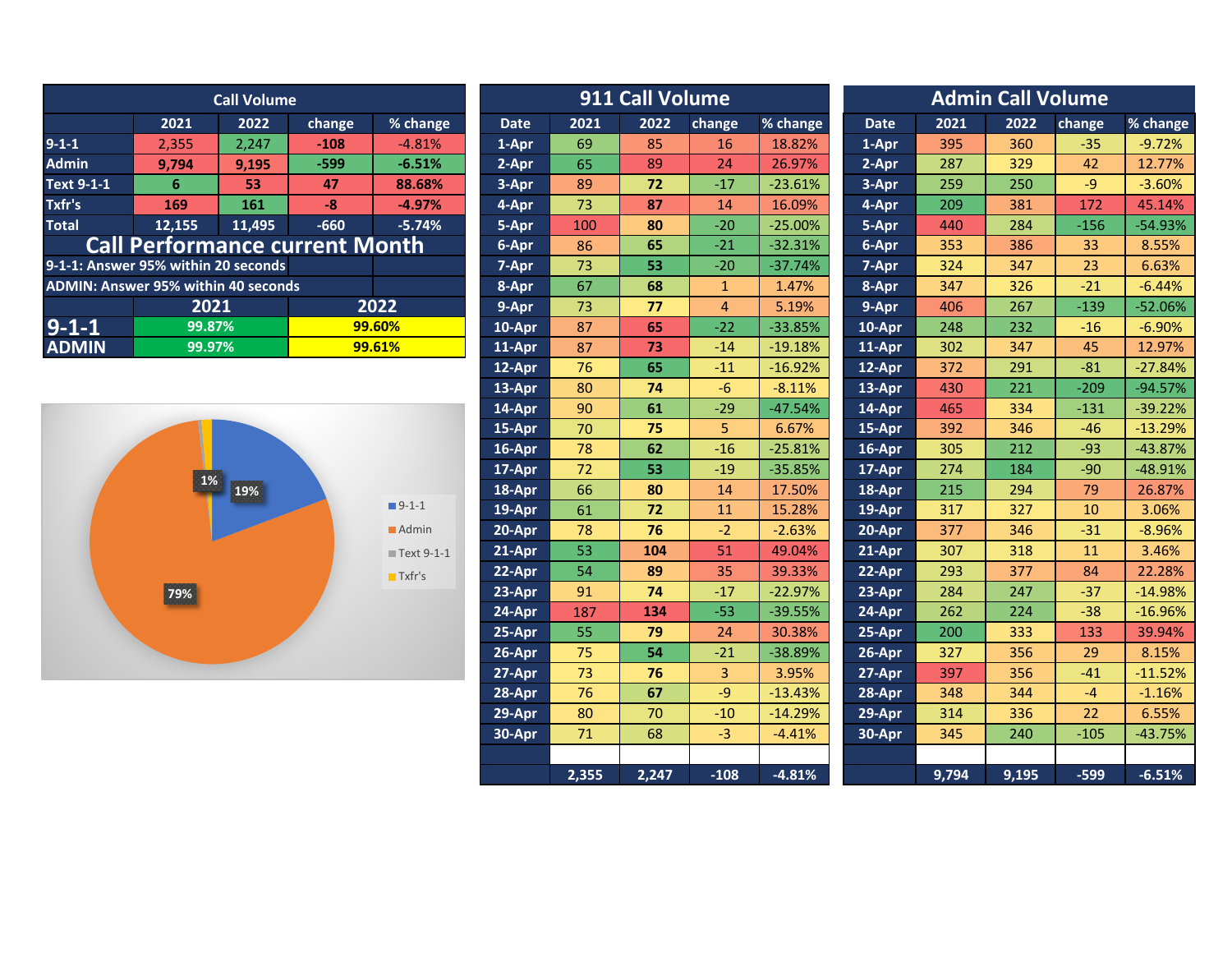|                            |                | <b>Radio Channels</b> |                |             | <b>Radio Traffic Volume</b> |      |      |        |           |  |
|----------------------------|----------------|-----------------------|----------------|-------------|-----------------------------|------|------|--------|-----------|--|
| <b>Date</b>                | 2021           | 2022                  | change         | % change    | <b>Date</b>                 | 2021 | 2022 | change | % change  |  |
| <b>County Ops</b>          | $\overline{4}$ | 13                    | $\overline{9}$ | 69.23%      | 1-Apr                       | 2350 | 2087 | $-263$ | $-12.60%$ |  |
| <b>EMS</b>                 | 13             | $\overline{3}$        | $-10$          | $-333.33%$  | 2-Apr                       | 1627 | 2476 | 849    | 34.29%    |  |
| <b>EMS Digital</b>         | 13,711         | 13,914                | 203            | 1.46%       | 3-Apr                       | 2144 | 2092 | $-52$  | $-2.49%$  |  |
| <b>Event</b>               | 3              | 2 <sup>1</sup>        | $-1$           | $-50.00%$   | 4-Apr                       | 1411 | 2633 | 1222   | 46.41%    |  |
| Fire 1                     | 2,148          | 2,375                 | 227            | 9.56%       | 5-Apr                       | 1993 | 1872 | $-121$ | $-6.46%$  |  |
| Fire 2                     | 454            | 631                   | 177            | 28.05%      | 6-Apr                       | 1746 | 2034 | 288    | 14.16%    |  |
| Fire 3                     | 321            | 250                   | $-71$          | $-28.40%$   | 7-Apr                       | 1986 | 1884 | $-102$ | $-5.41%$  |  |
| <b>Fire Bays</b>           | 736            | 642                   | $-94$          | $-14.64%$   | 8-Apr                       | 2099 | 2120 | 21     | 0.99%     |  |
| <b>Fire English</b>        | 764            | 672                   | $-92$          | $-13.69%$   | 9-Apr                       | 2251 | 1848 | $-403$ | $-21.81%$ |  |
| <b>Fire Main</b>           | 2,015          | 2,123                 | 108            | 5.09%       | 10-Apr                      | 1925 | 1840 | $-85$  | $-4.62%$  |  |
| JCPD <sub>1</sub>          | 9,397          | 9,840                 | 443            | 4.50%       | 11-Apr                      | 2199 | 2125 | $-74$  | $-3.48%$  |  |
| <b>JCPD 2</b>              | 0              | $\overline{0}$        | $\overline{0}$ | 0.00%       | 12-Apr                      | 1886 | 1714 | $-172$ | $-10.04%$ |  |
| <b>JCFD Analog</b>         | 3              | $\overline{2}$        | $-1$           | $-50.00%$   | 13-Apr                      | 2141 | 2023 | $-118$ | $-5.83%$  |  |
| <b>JCPD Analog</b>         | 3              | $6\phantom{1}$        | $\overline{3}$ | 50.00%      | 14-Apr                      | 2372 | 1919 | $-453$ | $-23.61%$ |  |
| <b>JMH</b>                 | 32             | $\overline{3}$        | $-29$          | -966.67%    | 15-Apr                      | 2310 | 1970 | $-340$ | $-17.26%$ |  |
| Law 1                      | 23,170         | 24,145                | 975            | 4.04%       | 16-Apr                      | 1691 | 1745 | 54     | 3.09%     |  |
| Law <sub>2</sub>           | 441            | 95                    | $-346$         | $-364.21%$  | 17-Apr                      | 1875 | 1288 | $-587$ | $-45.57%$ |  |
| <b>Law Bays</b>            | 151            | 130                   | $-21$          | $-16.15%$   | 18-Apr                      | 1699 | 1738 | 39     | 2.24%     |  |
| <b>Sevier Interop Fire</b> | $\overline{3}$ | $\mathbf{1}$          | $-2$           | $-200.00\%$ | 19-Apr                      | 1627 | 2066 | 439    | 21.25%    |  |
| <b>Sevier Interop Law</b>  | $\overline{1}$ | $\overline{0}$        | $-1$           | $-100.00\%$ | 20-Apr                      | 1638 | 2199 | 561    | 25.51%    |  |
| <b>TEMA 800</b>            | 45             | 126                   | 81             | 64.29%      | 21-Apr                      | 1633 | 1921 | 288    | 14.99%    |  |
| <b>White Pine FD</b>       | 804            | 747                   | $-57$          | $-7.63%$    | 22-Apr                      | 1670 | 2352 | 682    | 29.00%    |  |
| <b>White Pine PD</b>       | 3,500          | 3,810                 | 310            | 8.14%       | 23-Apr                      | 1687 | 1709 | 22     | 1.29%     |  |
|                            | 57,719         | 59,530                | 1811           | 3.04%       | 24-Apr                      | 1983 | 1647 | $-336$ | $-20.40%$ |  |
|                            |                |                       |                |             | 25-Apr                      | 1496 | 2127 | 631    | 29.67%    |  |
|                            |                |                       |                |             | 26-Apr                      | 1883 | 1897 | 14     | 0.74%     |  |
|                            |                |                       |                |             | 27-Apr                      | 2090 | 2203 | 113    | 5.13%     |  |

**28-Apr** 2005 1849 -156 -8.44% **29-Apr 1778 2188 410 18.74% 30-Apr** 2524 1965 -559 -28.45%

**57,719 59,531 1812 3.04%**